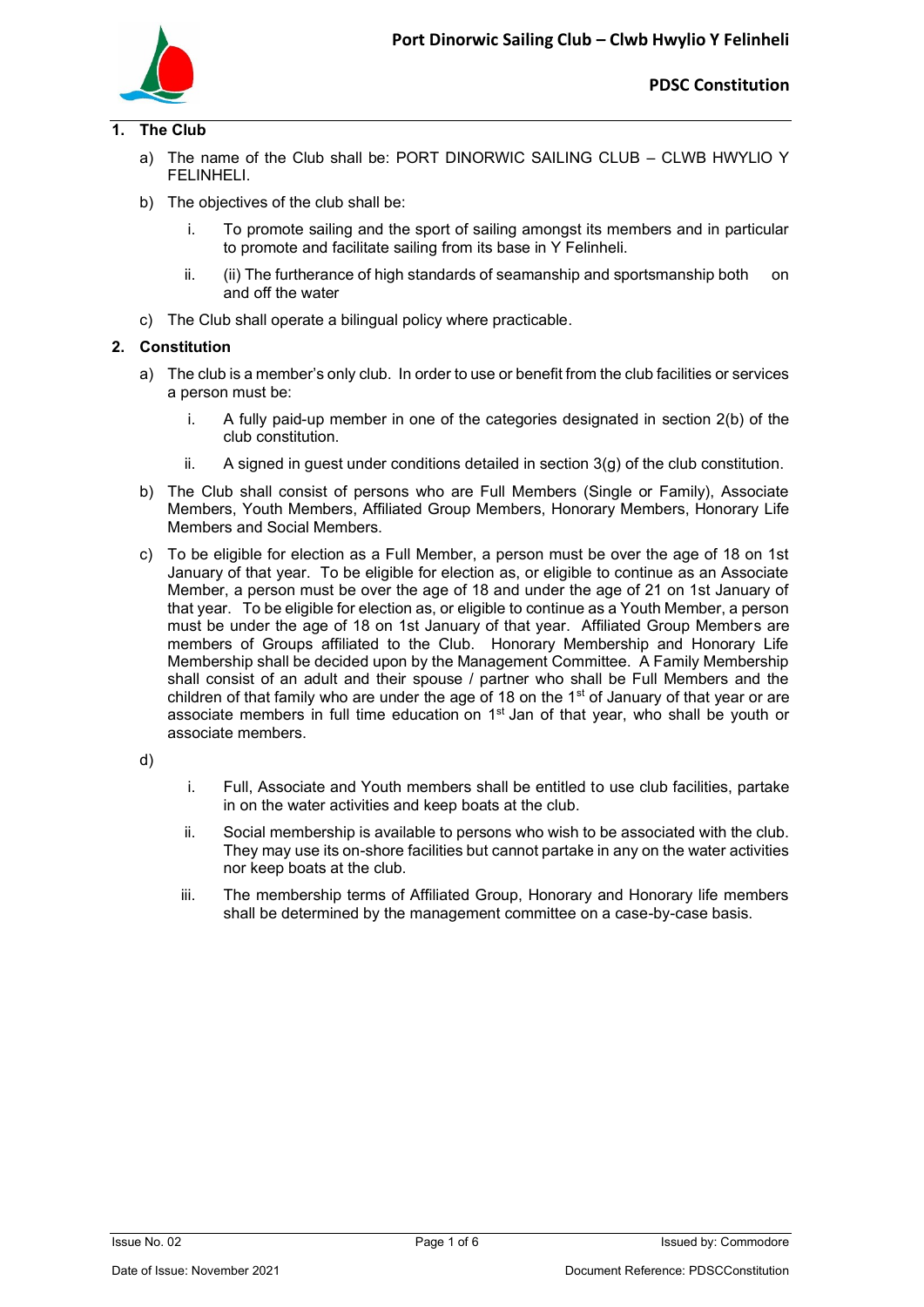

## **3. Members and Subscriptions**

- a)
- i. Every candidate for election as a member of the Club shall complete and sign a form of application provided for the purpose. and forward this, together with the appropriate subscription and entrance fee, to the Secretary. The election of the Candidate shall be proceeded with at the next meeting of the Management Committee. The election shall be by ballot of the Committee of whom there must be at least five present and voting. The name of each candidate shall be taken separately.
- ii. Membership shall be decided by a simple majority.
- iii. No one will be refused membership on the grounds of race, sex, occupation or religious, political or other opinion. If application is refused, the Committee will be prepared, if asked, to state their reasons in writing.
- b) Except that Affiliated Group subscriptions and fees shall be determined in accordance with clause 7(f), the annual subscription and entrance fee of each class of members shall be determined by the Club in general meeting and may be varied from time to time. The Club may, if it thinks fit, fix the annual subscription of those members who have belonged to the Club for 25 years or more without a break at a lower rate than applicable to members of the same class.
- c) If a proposed member submits an application dated after 30th September, the currency of the first year's subscription shall be deemed to extend until  $31<sup>st</sup>$  December in the following year.
- d) All subscriptions shall become due and payable on the first day of January of any given year. If any member shall fail to pay his or her subscription by the following first day of March, notice of this omission shall be given to him or her. If by the following first day of May the subscriptions be still unpaid, the Committee may by resolution at any time thereafter exclude the member from membership of the Club and his or her name shall be expunged from the Register of Members and shall be posted in the Clubhouse. Any reinstatement shall be at the absolute discretion of the Committee, who may impose such conditions of reinstatement as they think fit.
- e)
- i. After the first day of May in any year, any members whose subscriptions are then in arrears or who may owe any other sums of money to the Club shall not be entitled to vote at any meeting nor to enter, steer or sail any boat to qualify it for any prize or points in any race.
- ii. If at any time, fees payable to the Club in respect of subscriptions, use of dinghy park or mooring facilities on the land, foreshore or seabed within the jurisdiction of the Club by any member or former member shall become more than 3 months or more in arrears from the date upon which they became due:
	- The Club shall be entitled to move the boat and/or trailer and/or mooring to any other part of its premises without being liable for any loss or damage to the boat and/or trailer and/or mooring, however caused.
	- The Club shall be entitled upon giving one month's notice to the member or former member at his last address shown in the register of members, to sell the boat and/or trailer and/or mooring and deduct any monies due to the Club (whether by way of arrears of subscriptions, mooring fees or otherwise) from the proceeds, before accounting for the balance (if any) to the member or former member.
	- Alternatively, any boat and/or trailer and/or mooring that, in the opinion of the Club cannot be sold, may, after proceeding, as above, be broken up and the expenses recovered from the member or former member.
	- The club reserves the right to refuse boat subscriptions for boats that have not been used in the previous 2 years and to request that the owner removes the boat from the club grounds.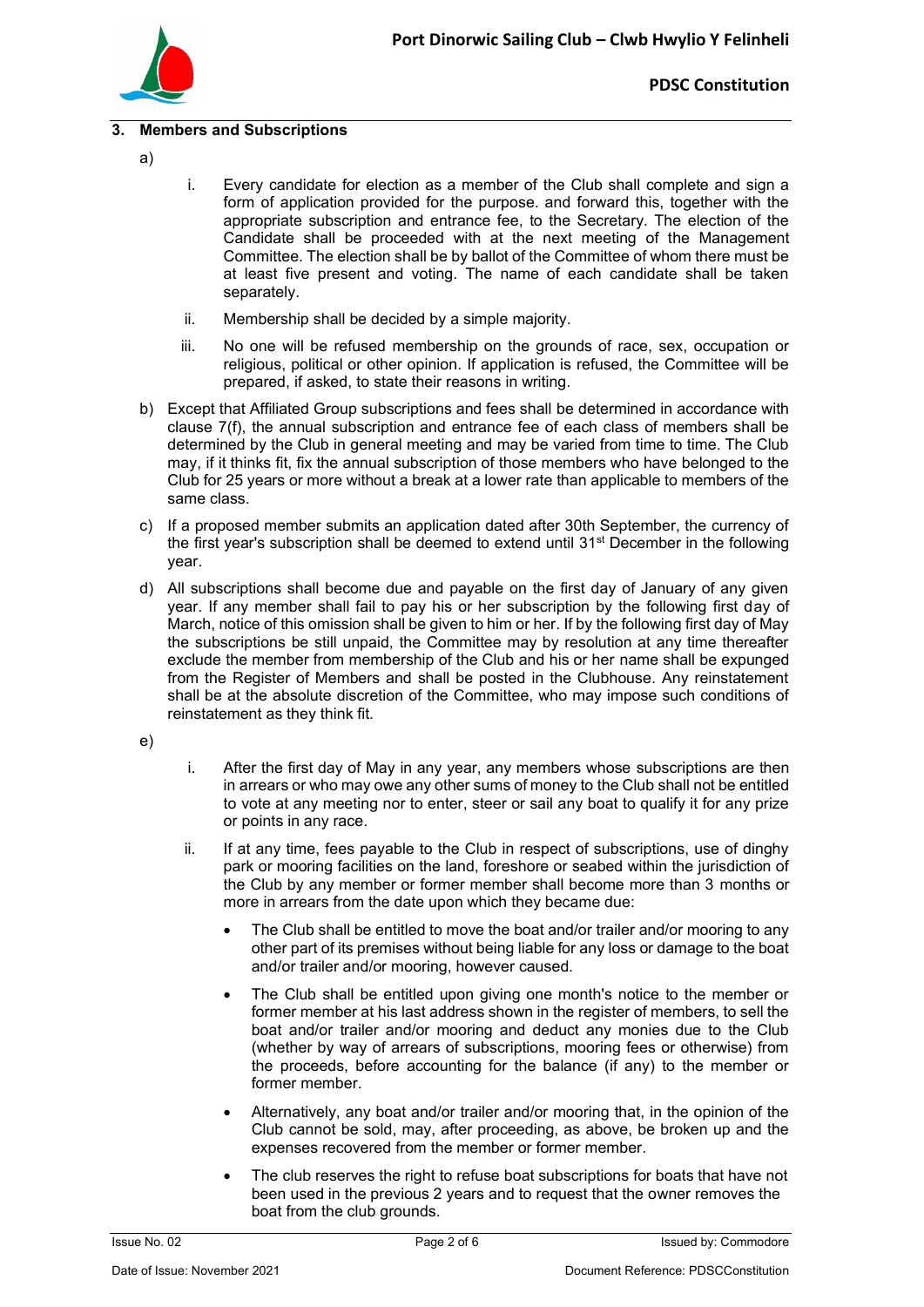

- f)
- i. If any member has a grievance or issue, in the first instance they should consult with any of the Flag Officers or President of the club for clarification. If the member wishes to proceed, they should write to the club secretary for discussion at the Management Committee. This does not affect a member's right to air views at the AGM, or other General Meetings.
- ii. The Management Committee shall have power to expel by resolution of at least ten members of the Management Committee any member from membership of the Club for conduct deemed by the Management Committee as being injurious to the welfare and character of the Club.
- iii. There shall be the right of appeal to the Committee, or an Appeal Committee set up by it to act on it's behalf, against any decision made by an Officer of the Club.
- iv. The appeal should normally be considered within 14 days of its being received by the Secretary.
- g) Full, Social and Associate members, with the permission of an Officer of the Club, may introduce occasional guests to the Club. Any such guest will not be eligible for points or nonopen prizes. No person may utilise the club, as a guest, more than 3 times before becoming a member in their own right. All such guests must be signed in, using the visitors' book. Rule 3 (g) does not apply to membership renewals or re-applications.
- h) Members of the Club, their guests and visitors, may use the Club premises, and any other facilities of the Club entirely at their own risk and it is understood that:
	- i. The Club will not accept any liability for any damage to or loss of property belonging to members, their guests or visitors to the Club.
	- ii. The Club will not accept any liability for personal injury arising out of the use of the Club premises, and any other facilities of the Club, or out of participation in any race organised by the Club, whether sustained by members, their guests or visitors or caused by the said members, guests or visitors, whether or not such damage or injury could have been attributed to or was occasioned by the neglect, default or negligence of any of the officers, committee or servants of the Club.
	- iii. Before inviting any guests or visitors onto the premises or to participate in events organised by the Club, members will draw their attention to this rule.
	- iv. All boats kept on club premises or sailed from the club must be insured against third party risks for a value of at least that specified in the sailing instructions. This minimum required value will be reviewed and set by the management committee as they see fit. Members may be required to provide evidence of adequate insurance at the discretion of the management committee.

## **4. General Meetings**

- a) The Club's Financial Year shall end on  $30<sup>th</sup>$  September in each year and the Annual General Meeting shall be held at a convenient date in November. The above-mentioned General Meeting shall be called an Ordinary meeting: all other general meetings shall be called Extraordinary Meetings.
- b) The Management Committee shall convene all general meetings by giving not less than SEVEN days notice (exclusive of the day upon which notice is served and also of the day of the meeting for which notice is being given) to all members and to each Affiliated Group in writing, specifying the place, day and hour of meeting and in the case of Extraordinary meetings the special business which is to be transacted.
- c) The Management Committee shall convene an Extraordinary General Meeting if requested in writing to do so by not less than 25 of the voting members and, should the Committee fail or neglect to act upon such request within one month, then the requisitioners themselves shall be entitled to call and serve notices and hold an Extraordinary general meeting, whose decision shall be valid and binding.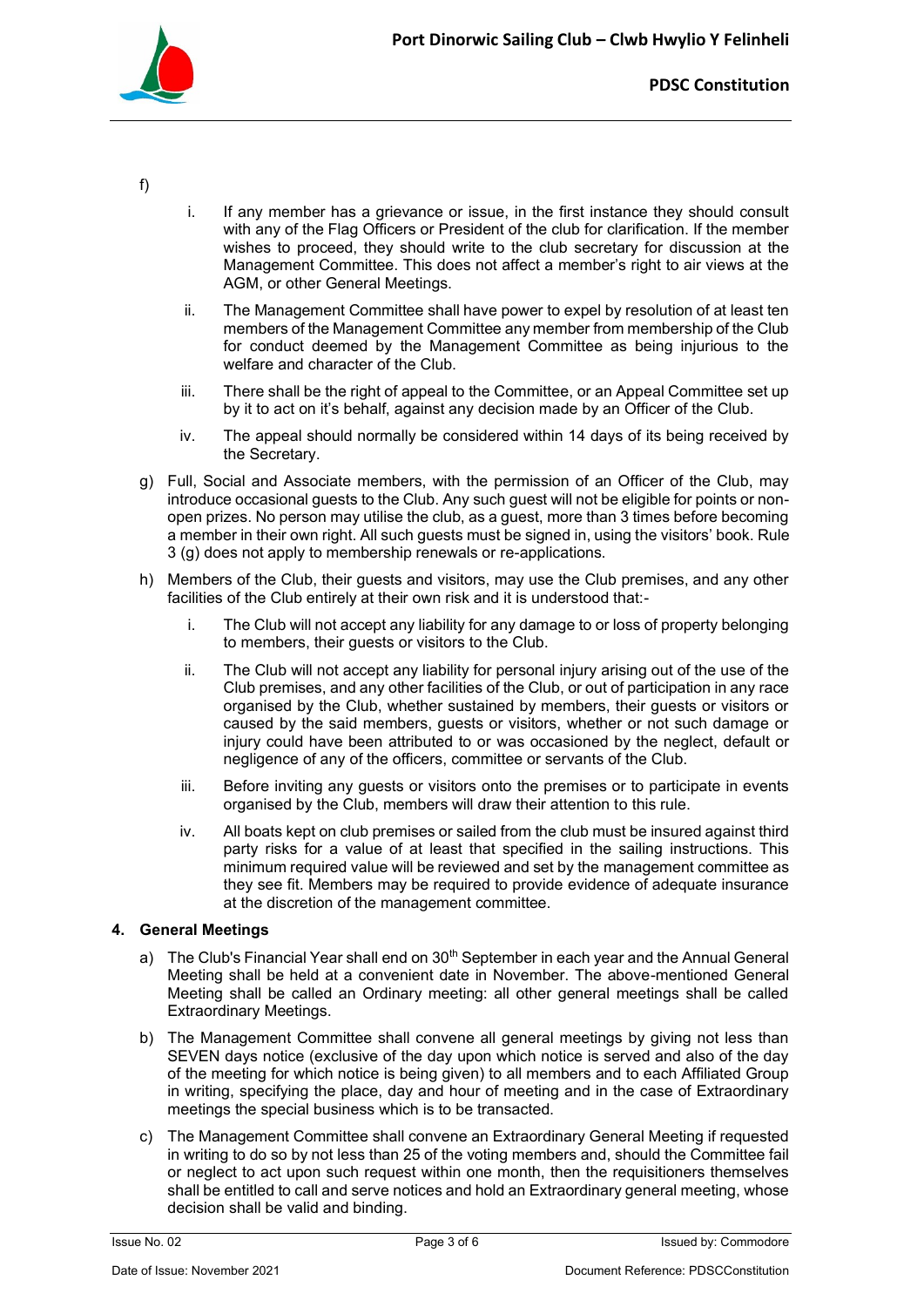

- d) At all General Meetings the quorum shall be 25 of the voting membership.
- e) Youth, Affiliated Group and Non-Sailing Members will be entitled to speak but not to vote at General Meetings, except where rule 5f applies.
- f) Notice of any motion to be placed on the agenda for the Annual General Meeting must be received in writing by the General Secretary, proposed and seconded by Club members entitled to vote at general meetings not later than two weeks prior to the AGM.

#### **5. Proceedings at General Meetings**

- a) At all meetings, the President shall preside, but the conduct of the meeting shall be in the hands of the Commodore as Chairman, or in case of the absence of the Vice-Commodore or in the absence of the Commodore and Vice-Commodore, of a deputy.
- b) No business shall be transacted at any general meeting unless a quorum is present. If within half-an-hour of the time appointed a quorum is not present, the meeting, if required by members, shall be dissolved. In any other case, it shall stand adjourned to the same day in the next week, at the same time and place, and if at the adjourned meeting a quorum is not present within half-an-hour from the time appointed for the meeting the members present shall be a quorum.
- c) The Chairman may with the consent of the meeting (and shall if so directed by the meeting) adjourn the meeting from time to time but no business shall be transacted at any adjourned meeting other than the business left unfinished at the meeting from which the adjournment took place. When a meeting is adjourned for ten days or more, notice of the adjourned meeting shall be given as in the case of an original meeting.
- d) At any general meeting a resolution (except a resolution in connection with to clause 3(e) or to clause 3(f) hereof, where a ballot should be held) put to the meeting shall be decided by a show of hands.
- e) In the case of an equality of votes for and against, the Chairman of the meeting shall be entitled to a second casting vote.
- f) The Members entitled to vote at General Meetings are Full Members, Associate Members, one recognised youth representative, Honorary Life Members and accredited representatives of affiliated Groups. Each Affiliated Group shall be allowed one accredited representative (who must be present and vote in person).
- g) Voting by post or proxy shall not be permitted.
- h) Subject to the above, the ordinary rules for the proceedings and conduct of meetings shall apply to all general meetings and committee meetings.

#### **6. Officers and Committees**

- a) The Flag Officers of the Club shall be Commodore, Vice-Commodore, Rear-Commodore, President, and Vice-Presidents, to be elected as a Flag Officer of the Club, that person will have to have served on the Management Committee of the Club for a minimum period of 2 years at some time in the past. They shall be elected at the Annual General Meeting.
- b) The Executive Officers of the Club shall be General Secretary, Treasurer, Membership Secretary. All Executive Officers shall be elected at the Annual General Meeting.
- c) The Commodore, Vice-Commodore, Rear Commodore, and the Executive Officers, together with eight members who shall be elected at the Annual General Meeting, shall form the Management Committee, and any person eligible for co-option under Rule 8, and up to three further members co-opted by the Management Committee. The Commodore shall be Chairman, and the Vice-Commodore, Vice-Chairman.
- d) With the exception of the Vice-Presidents, all Flag Officers, all Executive Officers and all Committee members shall retire each year but if nominated shall be eligible for re-election, except that the Commodore, after holding office for any two consecutive years, shall not become eligible for re-election to this office until one year has elapsed.
- e) Nominations for Officers and the Management Committee must be received by the General Secretary 2 weeks prior to the Annual General Meeting. Such nominations must be proposed and seconded, in writing, by members entitled to vote at general meetings. Members must be notified of the date and time of the Annual General meeting 4 weeks prior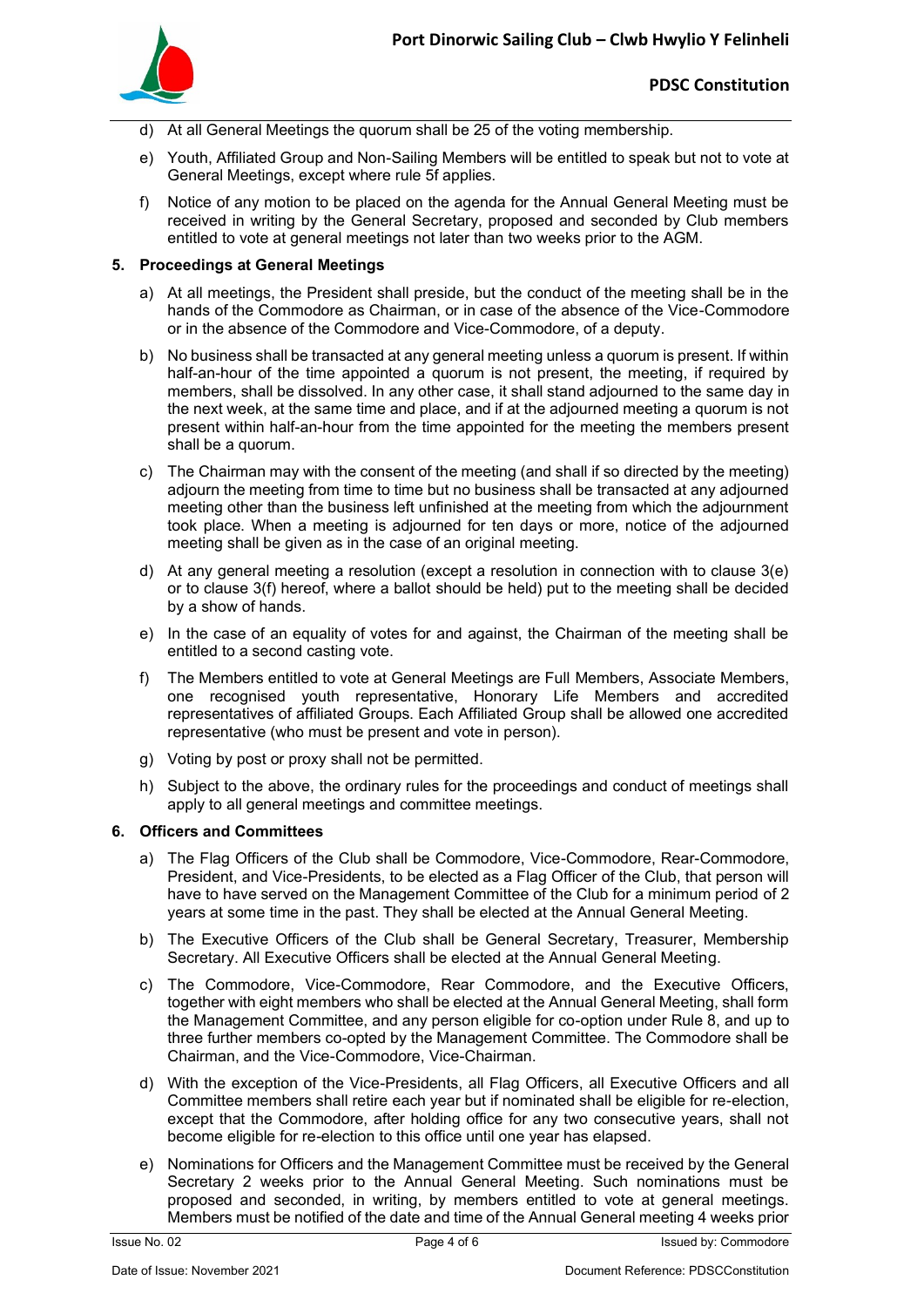

to the meeting, and that nominations must be made in the above-described manner. The consent of nominees must be obtained. The Management Committee may supplement thereafter any nominations received by this date.

f) If any committee member fails to attend two consecutive meetings, they are deemed to have resigned from the committee unless the other committee members vote to have them remain.

### **7. Management**

- a) The entire management of the Club including control of funds and property thereof shall be the responsibility of the Management Committee and it is expressly declared that the Management Committee shall have the following powers:-
- b) To manage the Club as primarily a Sailing Club and may include affiliated clubs of non powered water sports groups.
- c) To pay the costs and expenses incidental to the running of the Club.
- d) To determine who shall be authorised to sign on behalf of the Club bills, receipts, endorsements, cheques and contracts and other documents.
- e) To invest and deal with any monies of the Club not immediately required for the purposes stated above.
- f) To deal with all matters relating to Group affiliation, including power to decide what fees and subscriptions shall be payable by Affiliated Groups and any special conditions that shall govern Affiliated Group membership and to Honorary Members and Honorary Life Members.
- g) To organise races according to ISAF rules and RYA prescriptions. and the formulation of local racing rules and the acquisition or disposal of Club assets and equipment and of any arrangement it may deem necessary or desirable to further the sailing interests of the Club.
- 8. The Management Committee may from time-to-time delegate any of their powers to any Committee as they think fit and the Committee shall in the exercise of the powers so delegated conform to any regulations that may be imposed upon them by the Management Committee. The Management Committee shall have the power to co-opt from time to time the Chairman of any such Committee that is set up under this rule.
- 9. The Management Committee shall produce and, as necessary, alter guidelines for members to observe. These shall be posted on the Club notice board and in the next following newsletter.
- 10. A Minute Book shall be kept by the General Secretary. Such book may be inspected by any member by appointment with the Secretary. Approved minutes should be posted on the Club Noticeboard.
- 11. The Management Committee shall be informed at each committee meeting of the Club's financial position. The Treasurer shall keep Books of Account and shall prepare or cause to be prepared a statement of accounts that shall be circulated to all members with the agenda of the Annual General Meeting.
- 12. At the Annual General Meeting, the members shall elect one of their number or a qualified accountant to audit the books of account for the current year and the auditor's report shall be quoted in the copies of the accounts which will be circulated to members.
- 13. These rules cancel any existing or previous rules. Any proposed alteration to these rules shall be by Notice of Motion which must be delivered in writing to the General Secretary 2 weeks prior to the Annual General Meeting. The terms of the Notice of Motion must be signed by the member proposing as well as by the member who is seconding. The Motion must obtain an assenting vote of three-fourths of the members present to amend, to cancel, and to become incorporated in the rules.
- 14. The property of the Club shall be vested in Club Nominees, who shall be appointed on the nomination of the Management Committee only at an Annual General Meeting when and as deemed necessary by the Management Committee.
- 15. Dissolution Clause. If upon the winding up or dissolution of the club there remains, after the satisfaction of all its debts and liabilities, any property whatsoever, the same shall not be paid or distributed among the members of the club, but shall be given to some recreational or sporting